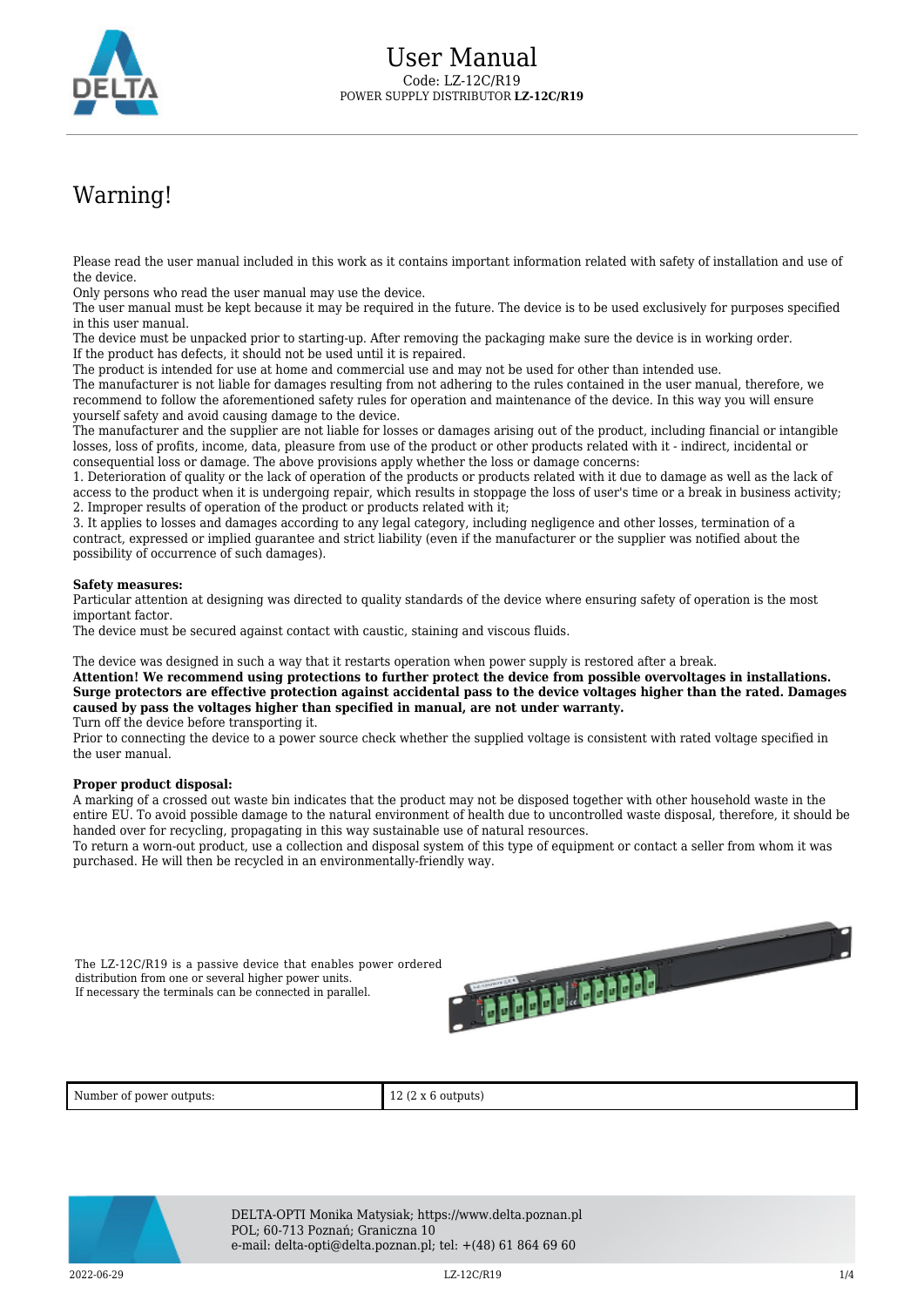

## User Manual Code: LZ-12C/R19 POWER SUPPLY DISTRIBUTOR **LZ-12C/R19**

| Number of power inputs:                | 2 (one per each 6-outputs terminal)                 |
|----------------------------------------|-----------------------------------------------------|
| Maximal power voltage:                 | 24 V DC (typical 12V)                               |
| Maximal power supply current:          | 5 A (for single terminal)                           |
| Max. output current for single output: | 1 A                                                 |
| Protection type:                       | 12 x 1 A 5/20mm delayed fuse                        |
| Power connectors type:                 | Input : Cable terminals<br>Output : Cable terminals |
| Operation temp:                        | $-50 °C  55 °C$                                     |
| Permissible relative humidity:         | < 95 %                                              |
| Housing type:                          | RACK 19", 1U                                        |
| Weight:                                | $0.34$ kg                                           |
| Dimensions:                            | 482 x 45 x 64 mm                                    |
| Manufacturer / Brand:                  | <b>DELTA</b>                                        |
| Guarantee:                             | 3 years                                             |

Front panel:





Rear view:





DELTA-OPTI Monika Matysiak; https://www.delta.poznan.pl POL; 60-713 Poznań; Graniczna 10 e-mail: delta-opti@delta.poznan.pl; tel: +(48) 61 864 69 60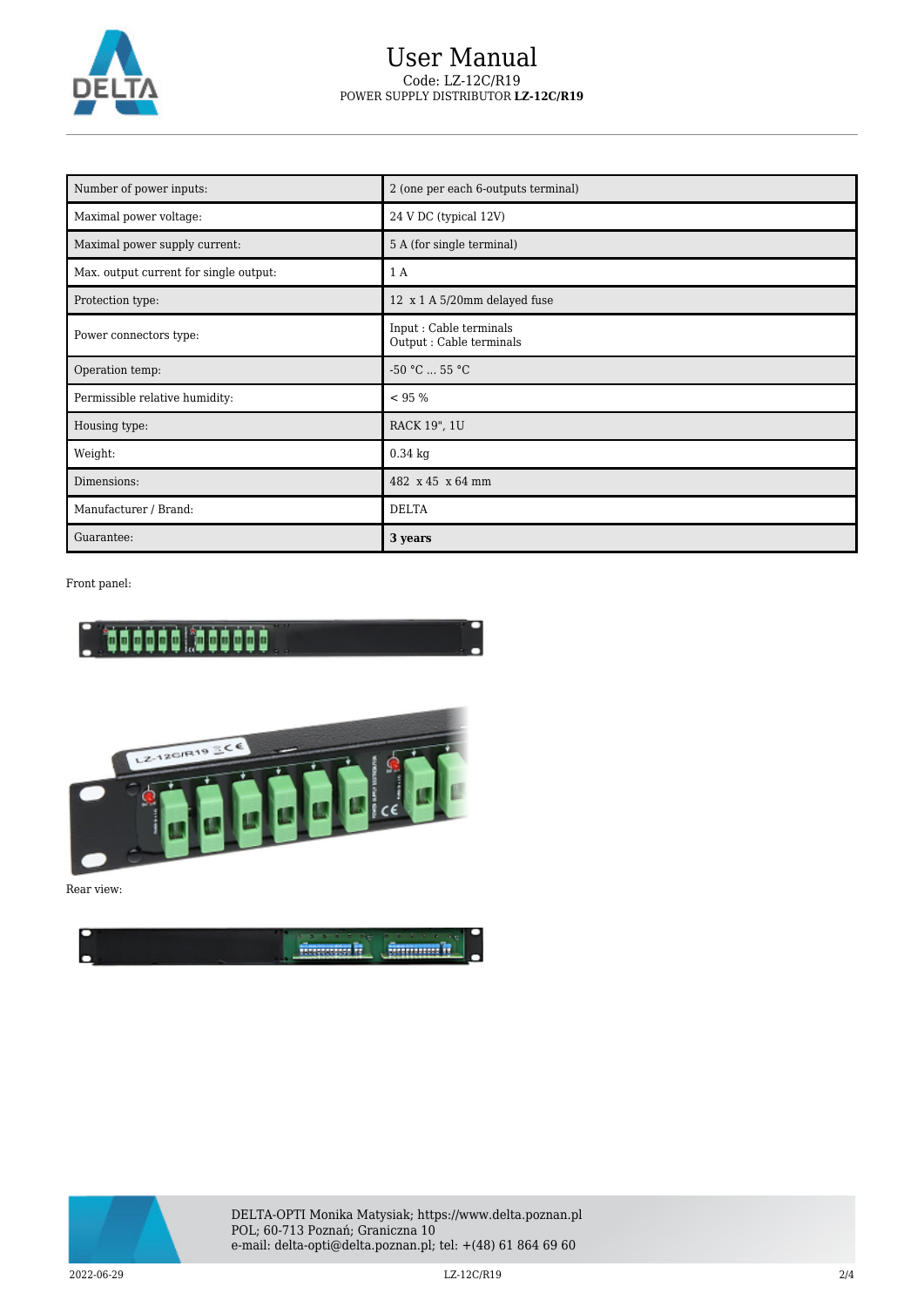



Top view:



Method of mounting: